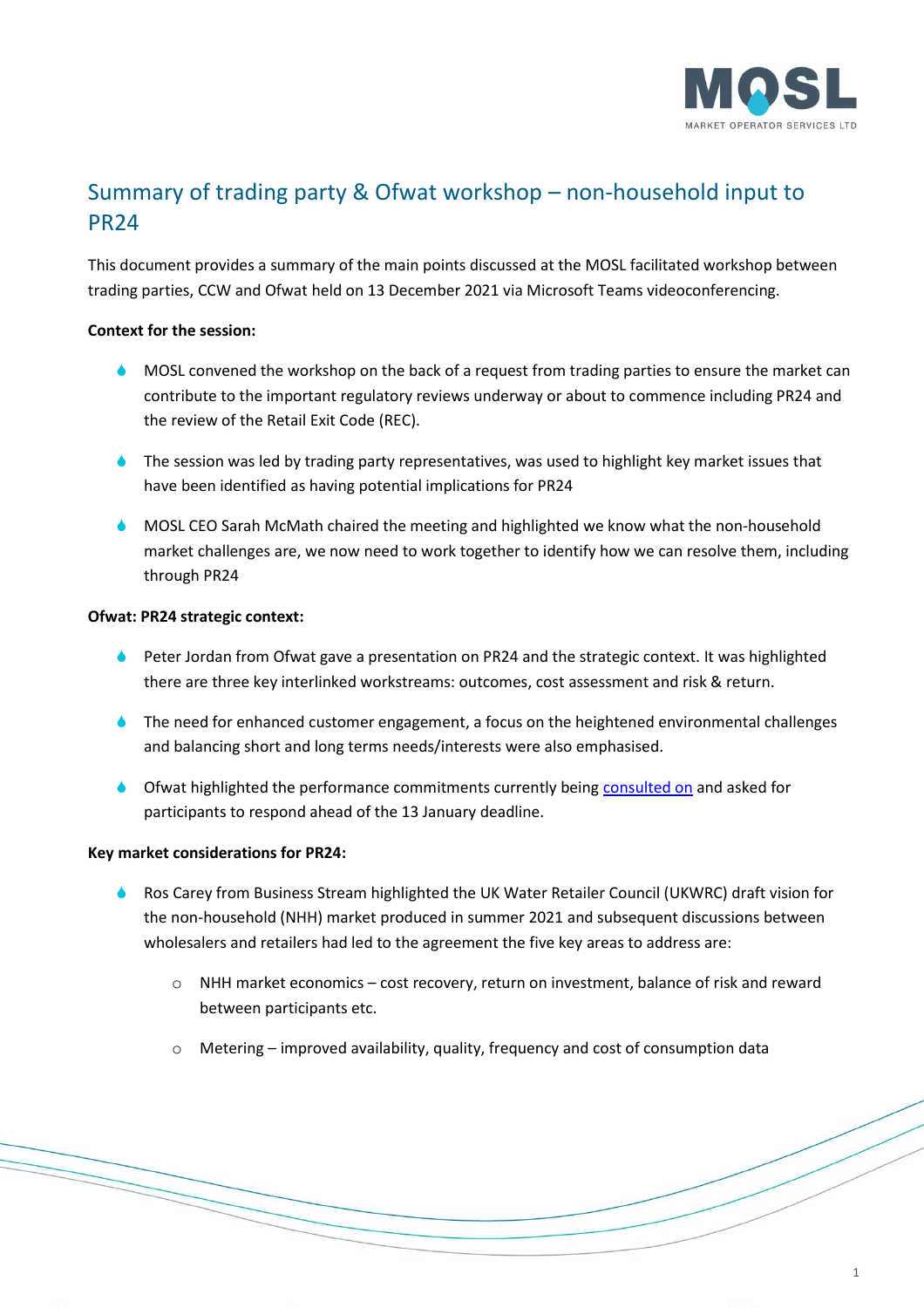

- o Delivering greater water efficiency from NHH customers
- o Greater alignment of wholesaler interests/incentives with those of NHH customers and the market
- o Market efficiency resolving market inefficiencies, inconsistencies and complexity
- It was highlighted the solutions to these issues are not necessarily straight forward, and there could be a range of options that need to be considered. Trading parties want to ensure that these NHH market issues are considered in the appropriate forum(s).
- A Ros explained whilst each of the five issues above has potential implications for PR24, points 2, 3, and 4 are the focus of this session and 1-page summaries on each were circulated beforehand.

### **Metering**

- Andrew Beaver from Northumbrian Water introduced the discussion on metering and potential considerations for PR24. It was highlighted the model adopted at market opening created a lot of retailer/wholesaler interactions and there are questions around whether the current model is the right one.
- The strength of Market Performance Framework (MPF) incentives was raised compared to PR19 incentives on wholesalers like C-MeX with varying views from trading parties on the extent the MPF needs reforming.
- The interaction with the [Strategic Metering Review](https://mosl.co.uk/services/market-improvement/programmes-and-projects/strategic-metering-review) (SMR) was questioned and Sarah McMath clarified it will look at accountabilities and potential inefficiencies. MOSL will share the market overview of metering technology and suppliers.
- Ofwat highlighted the potential significant implications for data collection for cost modelling for the price review that would be required under some of the options for changing roles and responsibilities on metering. A period of lead-in would be required ahead of the price review, but this would depend on what the preferred option was.
- With the SMR a multi-year programme of work, Ofwat also questioned whether it was likely that a preferred option, supported by robust evidence and consultation, could be identified and implemented in the next 6-12 months. Ofwat emphasised this should not distract from the need for high quality data, which it considers a priority for the market.
- Ofwat confirmed it would consider smart metering proposals as part of PR24 and had approved funding for some smart metering programmes already – including as part of the green recovery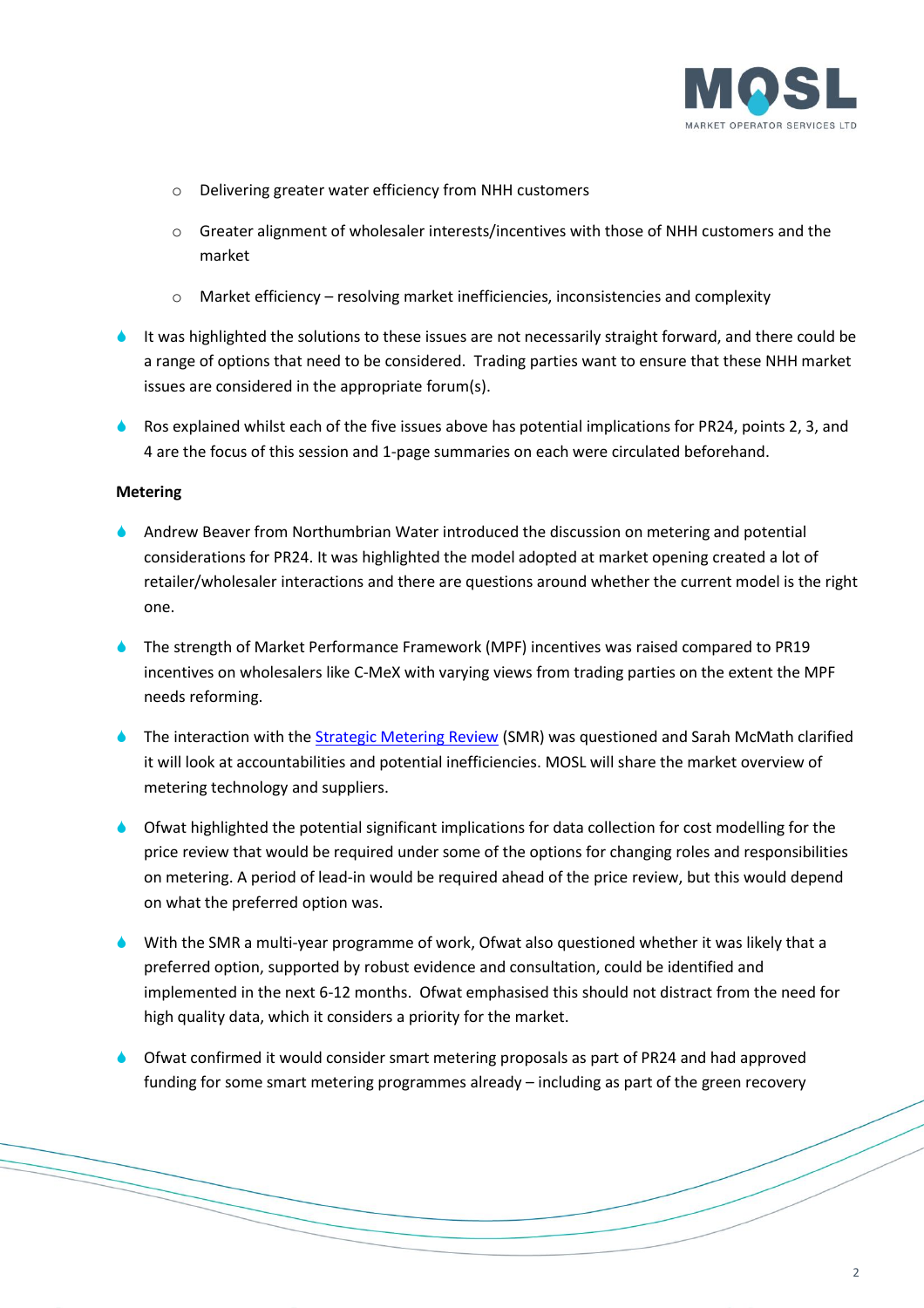

funding. It is helpful that the SMR is looking to better understand and promote the benefits associated with smart meters for NHH customers. Ofwat said PR24 will not explore options arounds roles and responsibilities in relation to metering – this is being considered as part of the SMR.

- **Trading parties raised the patchwork of current wholesaler approaches in relation to smart metering** and lack of standardization was also raised.
- Ofwat highlighted their green recovery funding asked for standardization/interoperability and questioned whether there is more MOSL/the market could be doing to consider and promote harmonisation.

## **Water efficiency**

- Ros Carey from Business Stream introduced the discussion on water efficiency, recognizing some of the discussion on metering had covered similar ground already. It was highlighted the efficiency savings envisaged at market opening had not yet been achieved.
- Ofwat highlighted potential incentives for wholesalers to deliver water efficiency savings in the market is just one option being considered and should not be considered a panacea to improving water efficiency in the NHH sector. Data quality improvements are a key pre-requisite. The MPF is another lever – which could be used to enhance retailer incentives for example.
- Ofwat highlighted that some retailers are more active than others in the water efficiency space. It also noted there were a number of third party intermediaries (TPIs) providing water efficiency services.
- It was seen as key that the current issues around the lack of water efficiency in the market were solved by the range of mechanisms available

## **Wholesaler incentives**

- James Cleave from Everflow Water introduced the discussion on wholesaler incentives, which are not currently seen as fully aligned to delivering outcomes for NHH customers. Dealing with legacy data issues remains a key area requiring focus from wholesalers.
- B-MeX, R-MeX and the MPF review were highlighted as important tools as well as the importance of looking at the suite of incentives holistically to drive the right NHH customer outcomes.
- Ofwat questioned the suggestion that additional funding may be needed in PR24 to improve data quality given current code and licence obligations should drive this. It was felt there is a question around where B-MeX and R-MeX should sit - within codes or the price control.